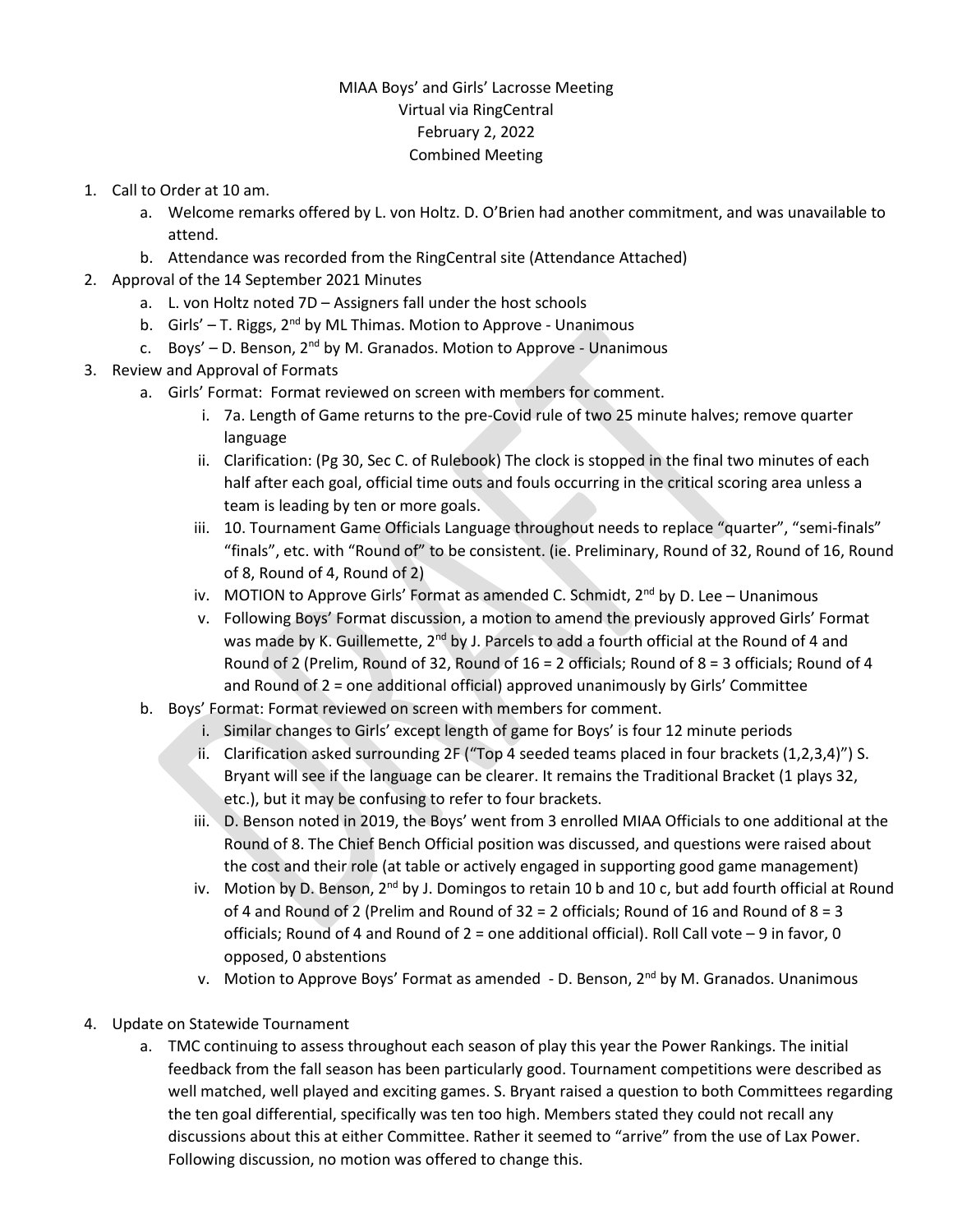- 5. Coaches' Representative Report None Available to Report
- 6. Officials' Representative Report
	- a. Boys' D. Benson highlighted rule changes. (He will provide a list for the meeting record.) Notable ones include:
		- i. Rule One Mandatory Piece of Equipment Shoulder Pads
		- ii. A protective cup
		- iii. Coaches will provide officials with confirmation/certification that players are complying. The liability is with the coaches (or ADs) rather than the officials.
		- iv. Faceoff modifications put in place due to Covid will be adopted. (Players stand rather than kneel at face off; after the whistle, play ball prior to body check; Neutral Grip rather than the motogrip providing safer and fair faceoff.
		- v. Have and properly wear mouthpiece
		- vi. J. Scanlon asked for clarifications regarding hard protector pads; was goalies, now all players? NFHS website will provide additional clarity and D. Benson will share notes, but the answer is "Yes." Players must have labeled "Lacrosse Shoulder Pads." Reiterated that coaches will provide certification of these equipment compliances to the Game Officials. Additional information should be shared with coaches, ADs regarding this.
	- b. T. Riggs noted Girls' Rule Changes were covered at our Fall meeting. She inquired if the Pre-game stick check (7 sticks) enacted during the Covid modifications would continue. L. von Holtz noted all of those modifications were removed for the upcoming season. Follow up question regarding process to return to seven checks as it helped to move the game ahead faster, etc. A rule change proposal would need to be submitted from the Committee for consideration.
	- c. ML Thimas provided additional clarification regarding clock stoppage in last two minutes of the game and overtime. (Page 30, Rule 4)
- 7. Handshake Rule Reinstatement

Members should have received notification from the Executive Director last week. This has already been reinstated as of Monday.

- 8. Board of Directors COVID Working Group
	- a. Group looks to complete their work shortly and report back to the Board. Hopeful the outdoor spring season will see another downturn in Covid's impact.
- 9. Other
	- a. Alignments May be available in a couple of weeks
		- i. Phase One of appeals has occurred; Some schools will move to a Phase Two appeal
		- ii. Many late appeal requests
			- 1. Co-Ops being created and dissolved into the season caused some challenges with

division placements during the season/tournament positioning impacted in fall season

- b. Fall Tournaments
	- i. J. Parcells noted locations were great/Tournament awesome/Real High School feel of excitement with packed venues
- c. TMC
	- i. D. Lee inquired as to the timeline for gathering feedback for TMC. Fall is in process and May/June should be when Winter is unpacked. Spring feedback would follow with a share out/discussion by District Workshops.
- d. State Director
	- i. One State Director for both Boys' and Girls' lacrosse with four regional coordinators
	- ii. Suggestion to create a Tournament Host Packet